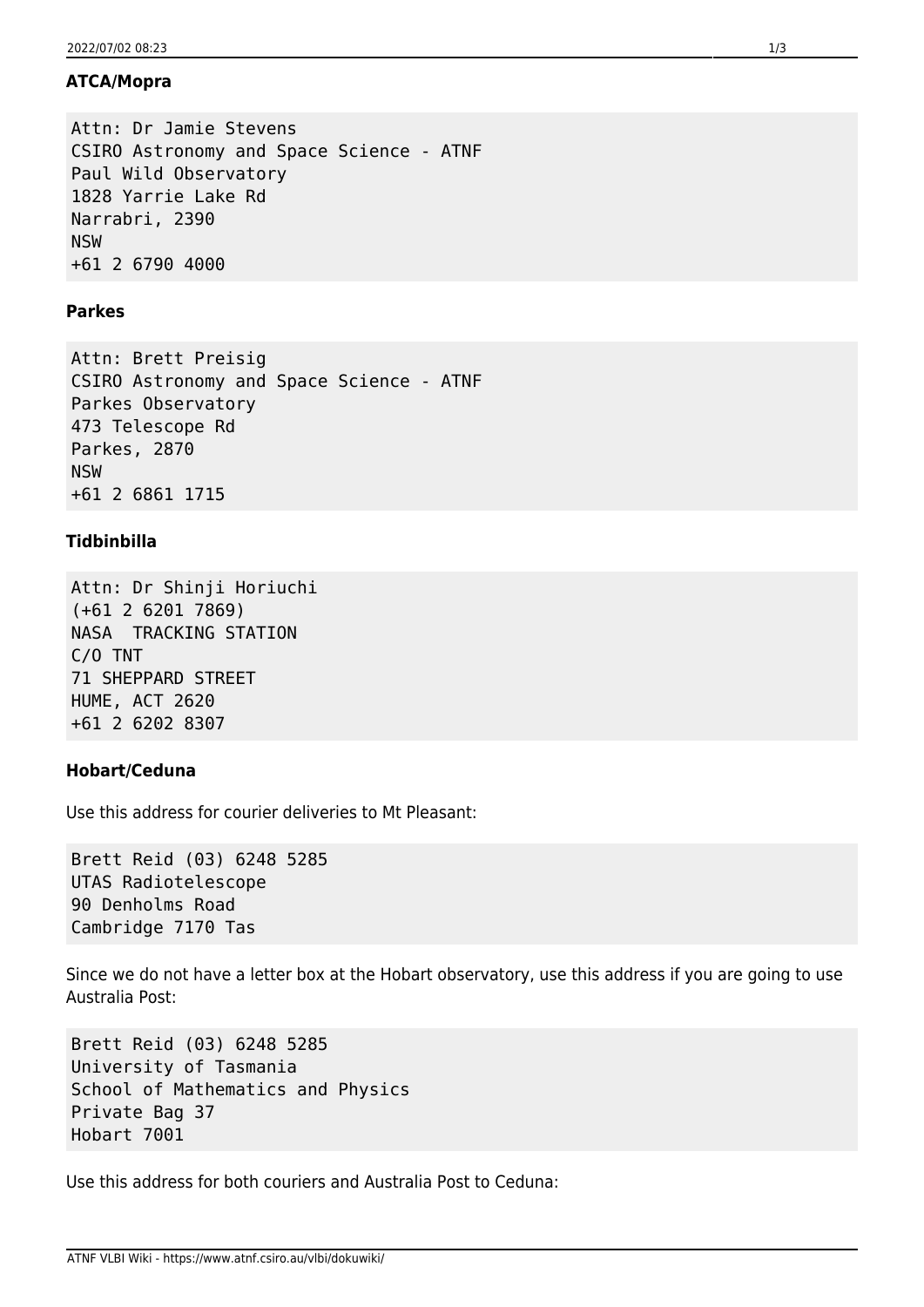UTAS Radiotelescope Ceduna C/- Bev Bedson 0428 252 195 64 O'Loughlin Tce Ceduna 5690 SA.

### **Katherine and Yarragadee**

[Shipping addresses](http://www-ra.phys.utas.edu.au/auscope/opswiki/doku.php?id=operations:contact) on the AuScope VLBI Operations wiki

### **Marsfield**

Attn: Chris Phillips CSIRO ATNF Cnr Vimiera & Pembroke Roads Marsfield NSW, 2122 +61 2 93724608

Delivery only between 8:00-12:30 & 1:30-4:00

### **Hartebeesthoek**

Attn: Jonathan Quick Hartebeesthoek Radio Astronomy Observatory Farm 502 JQ, Hartebeesthoek Magaliesberg-Broederstroom Rd Off R563 Krugersdorp-Hekpoort Krugersdorp District, Gauteng Republic of South Africa +27 12 326 0742

## **CSIRO Kensington**

Attn: Cormac Reynolds Ph: +61 8 64368748 CSIRO Astronomy and Space Science, PO Box 1130, Bentley WA 6102, Australia

#### **New Zealand**

Tim Natusch Institute for Radioastronomy and Space Research AUT University Duthie Whyte building, Level 1 Corner Mayoral Drive and Wakefield Street Auckland 1010 New Zealand +64-9-9219520